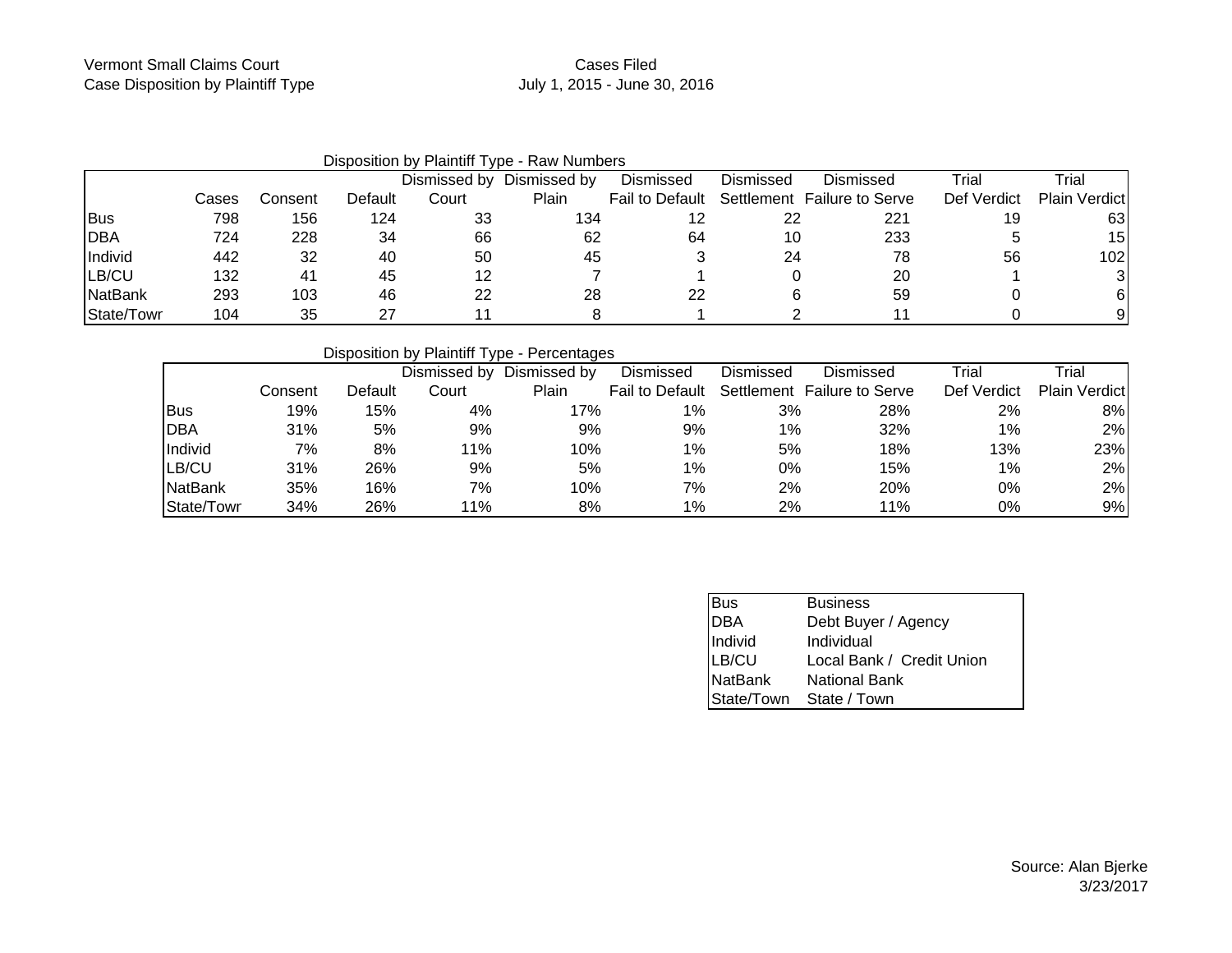**Case Filing Trend by Plaintiff Type 2015 - 2016**

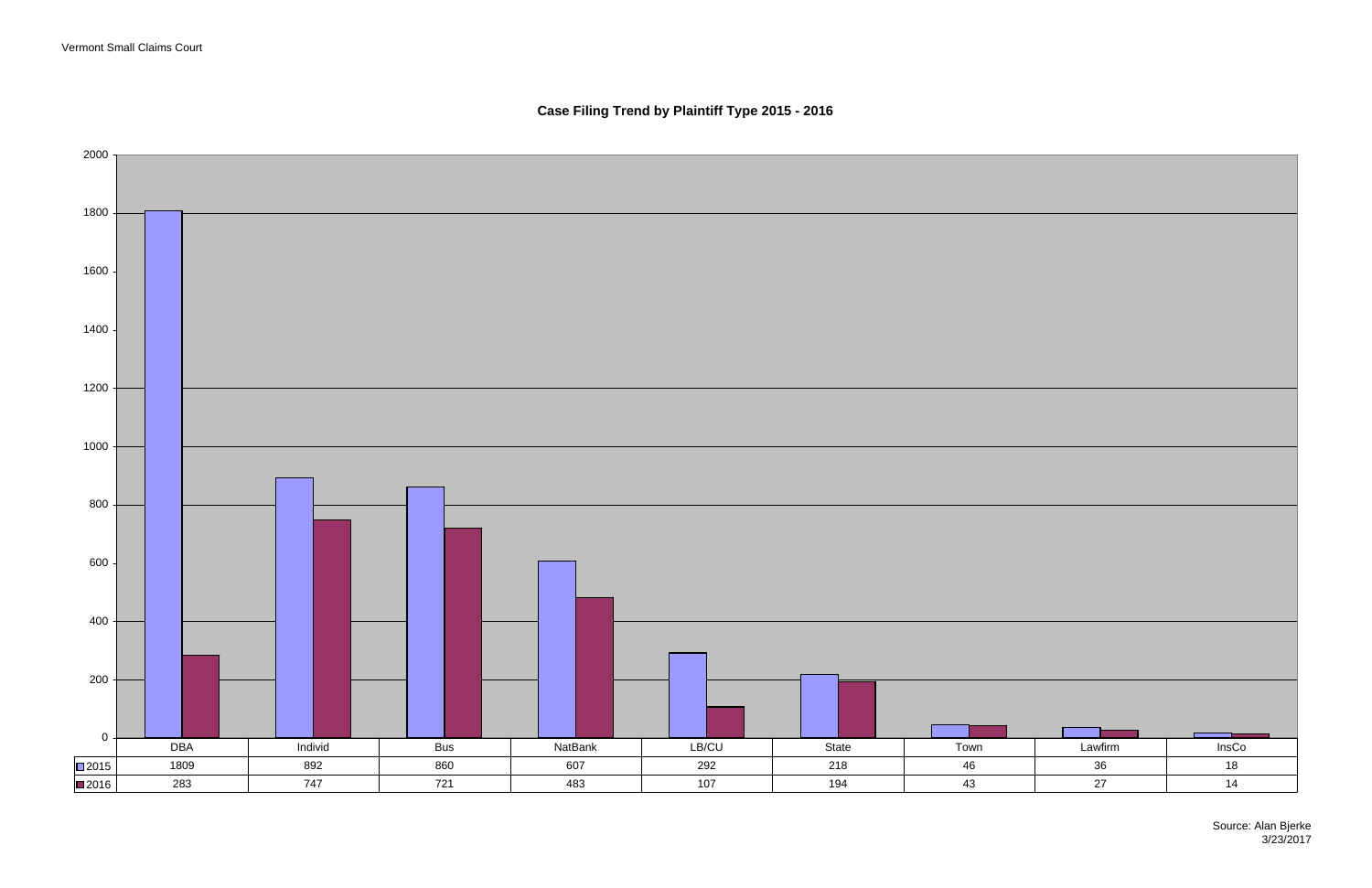Vermont Small Claims Court

Source: Alan Bjerke 3/23/2017

**Debt Buyer Case Filing Trend 2015 - 2016**

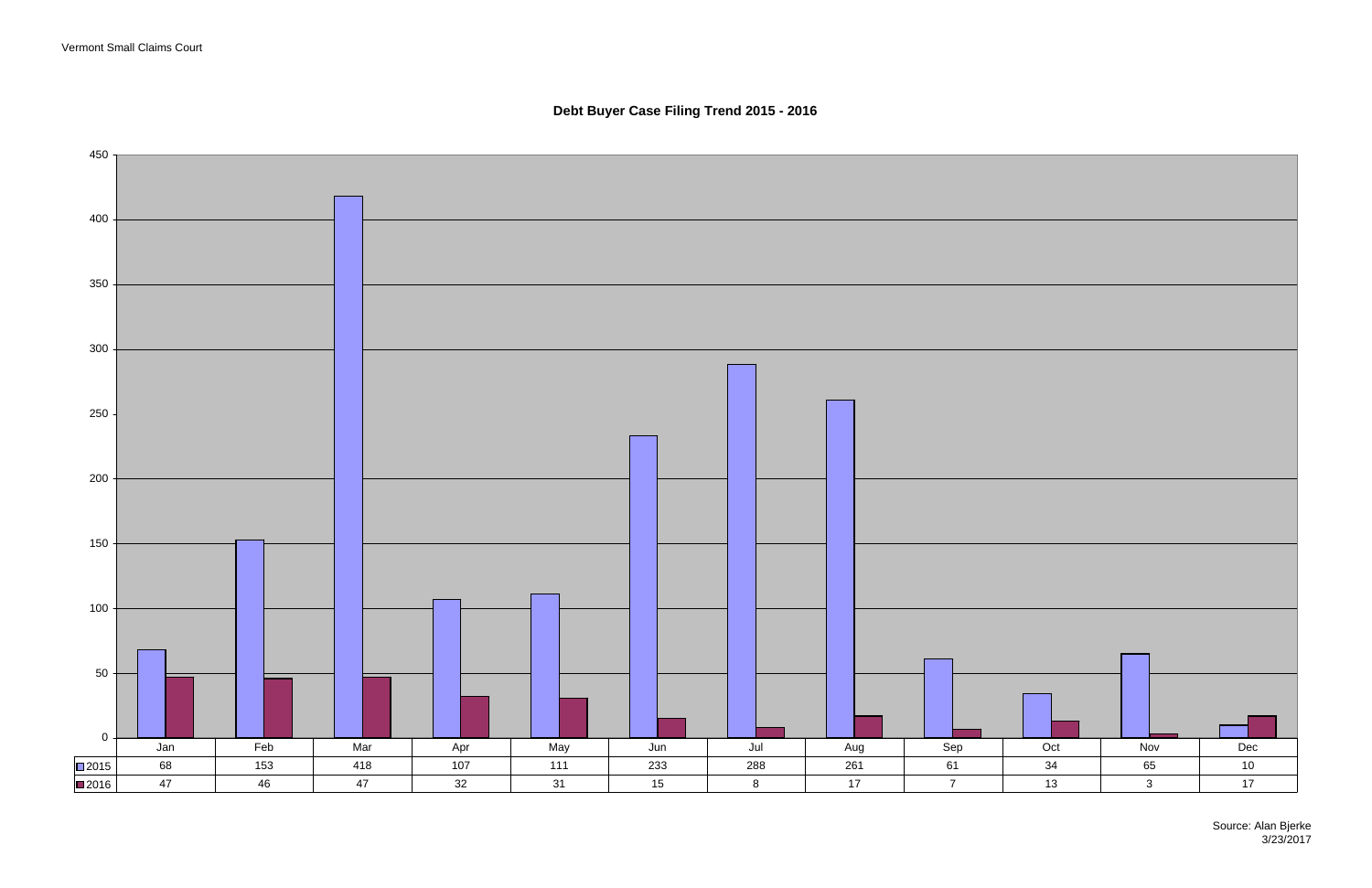

# **National Bank Case Filing Trend 2015-2016**

Source: Alan Bjerke 3/23/2017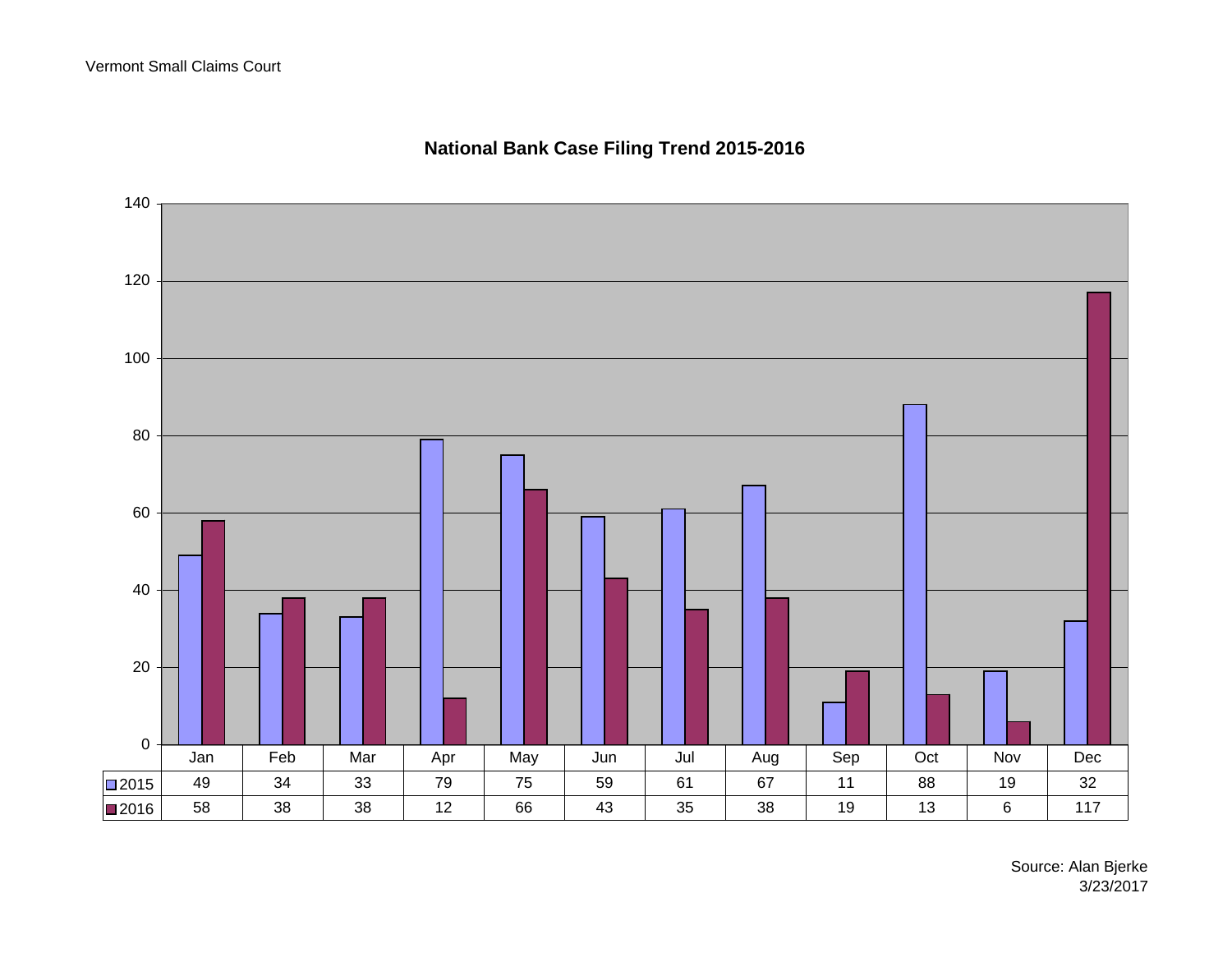



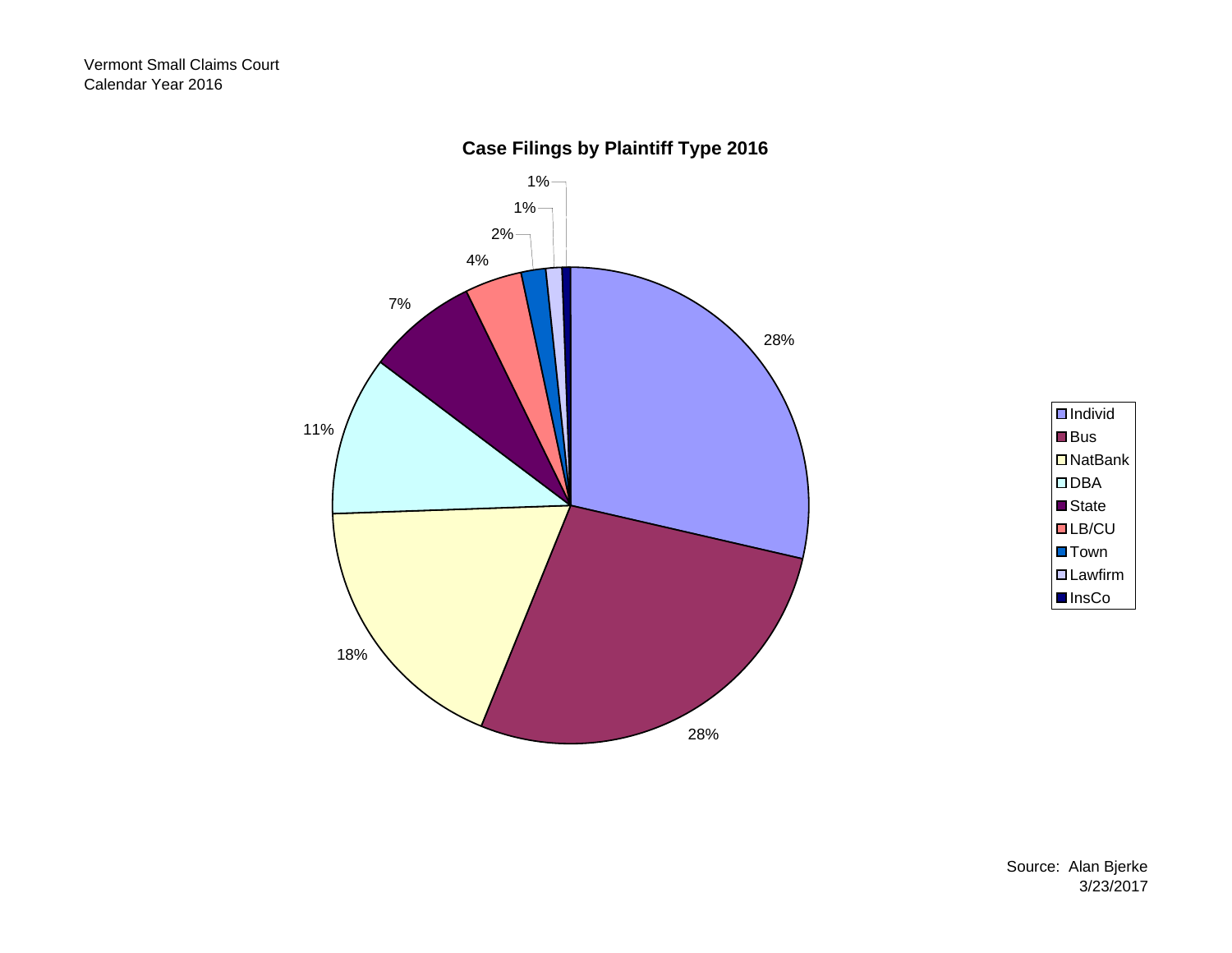